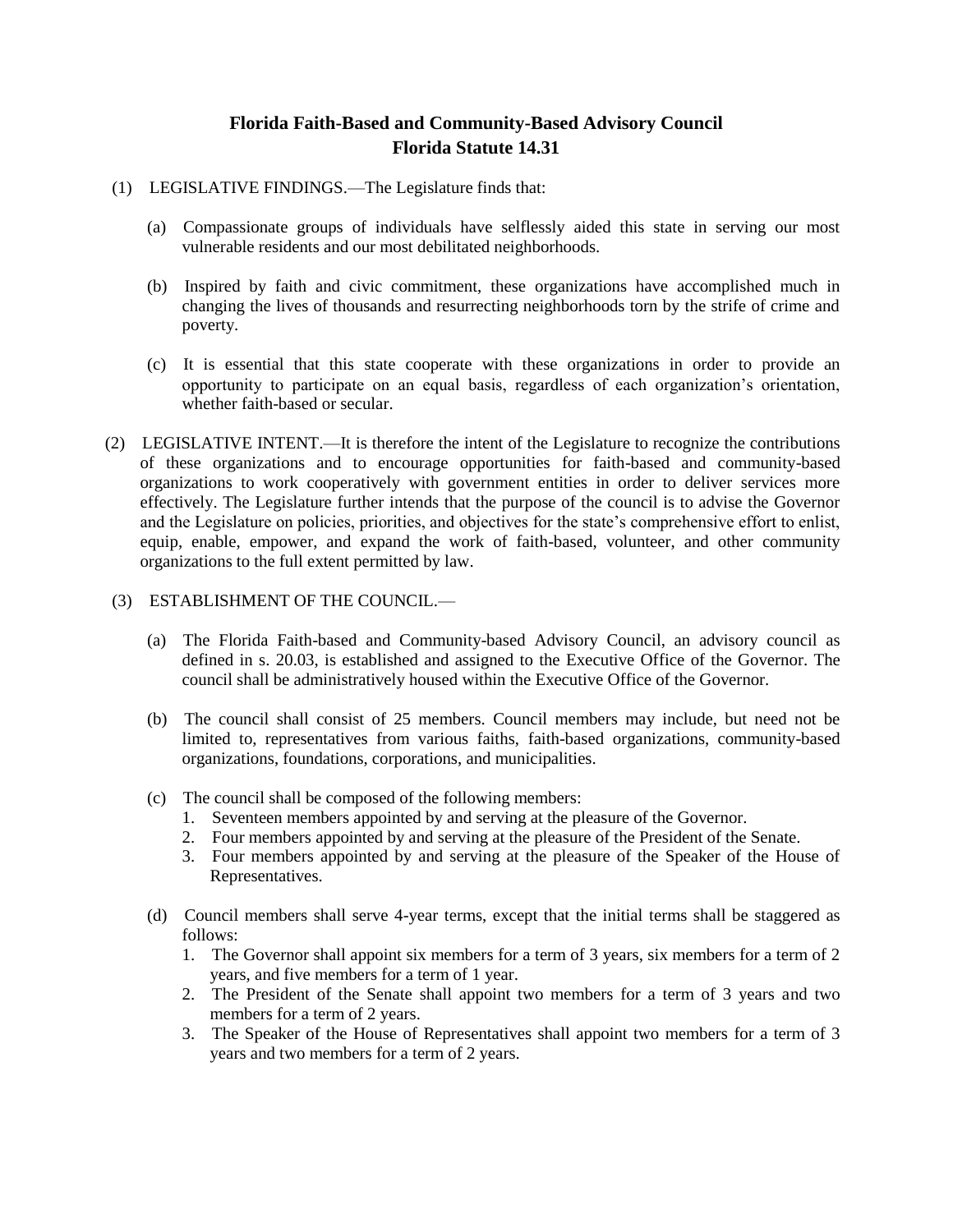- (e) A vacancy shall be filled by appointment by the original appointing authority for the unexpired portion of the term.
- (4) MEETINGS; ORGANIZATION.—
	- (a) The first meeting of the council shall be held no later than August 1, 2006. Thereafter, the council shall meet at least once per quarter per calendar year. Meetings may be held via teleconference or other electronic means.
	- (b) The council shall annually elect from its membership one member to serve as chair of the council and one member to serve as vice chair.
	- (c) Thirteen members of the council shall constitute a quorum.
	- (d) Members of the council shall serve without compensation but may be reimbursed for per diem and travel expenses pursuant to s. 112.061.
- (5) SCOPE OF ACTIVITIES.—The council shall review and recommend in a report to the Governor, the President of the Senate, and the Speaker of the House of Representatives:
	- (a) How faith-based and community-based organizations can best compete with other organizations for the delivery of state services, regardless of an organization's orientation, whether faith-based or secular.
	- (b) How best to develop and coordinate activities of faith-based and community-based programs and initiatives, enhance such efforts in communities, and seek such resources, legislation, and regulatory relief as may be necessary to accomplish these objectives.
	- (c) How best to ensure that state policy decisions take into account the capacity of faith-based and other community-based initiatives to assist in the achievement of state priorities.
	- (d) How best to identify and promote best practices across state government relating to the delivery of services by faith-based and other community-based organizations.
	- (e) How best to coordinate public awareness of faith-based and community nonprofit initiatives, such as demonstration pilot programs or projects, public-private partnerships, volunteerism, and special projects.
	- (f) How best to encourage private charitable giving to support faith-based and community-based initiatives.
	- (g) How best to bring concerns, ideas, and policy options to the Governor and Legislature for assisting, strengthening, and replicating successful faith-based and other community-based programs.
	- (h) How best to develop and implement strategic initiatives to strengthen the institutions of families and communities in this state.
	- (i) How best to showcase and herald innovative grassroots nonprofit organizations and civic initiatives.